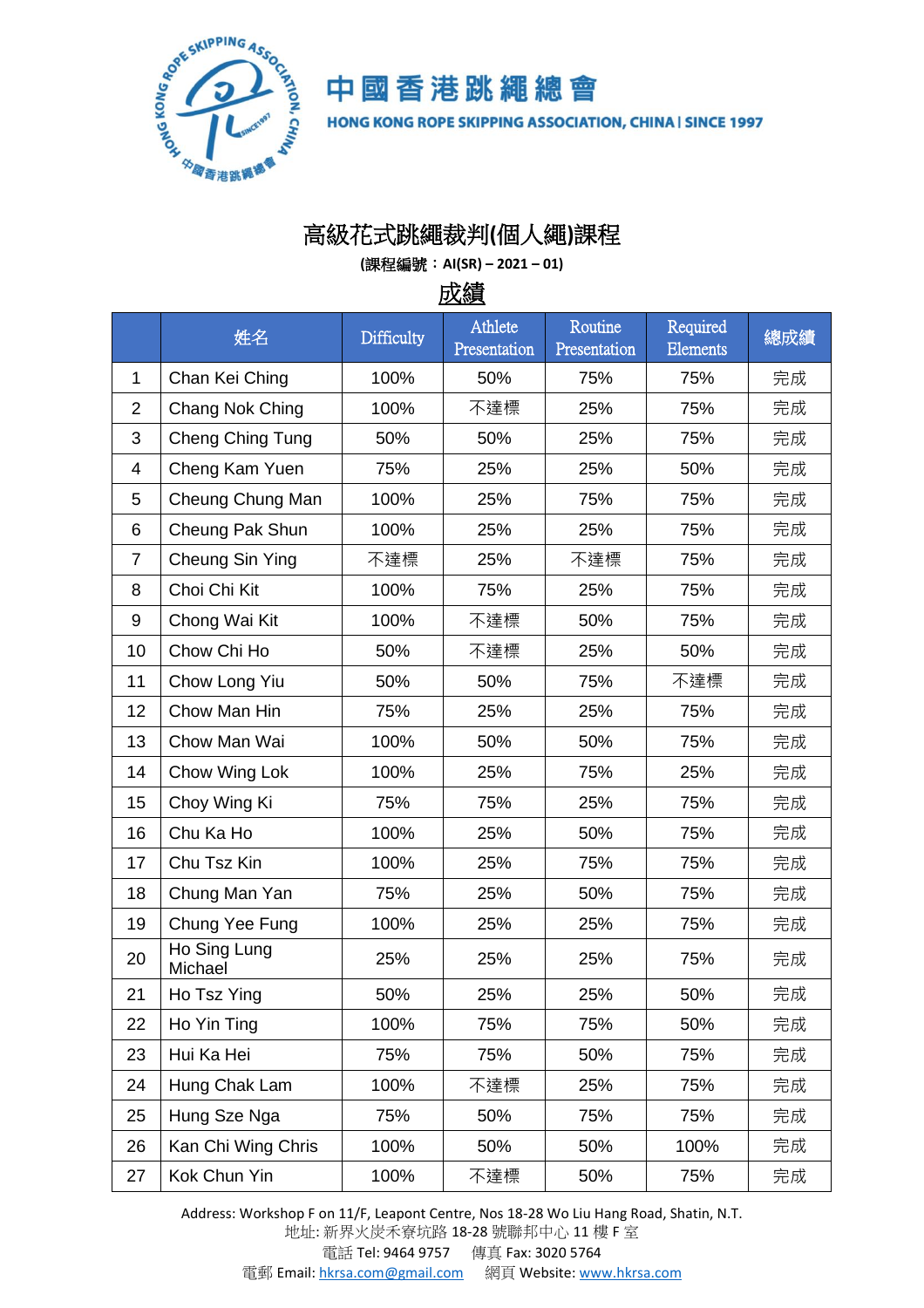

## 中國香港跳繩總會

HONG KONG ROPE SKIPPING ASSOCIATION, CHINA | SINCE 1997

|    | 姓名                  | Difficulty | Athlete<br>Presentation | Routine<br>Presentation | Required<br>Elements | 總成績 |
|----|---------------------|------------|-------------------------|-------------------------|----------------------|-----|
| 28 | <b>Kwok Yee Tak</b> | 75%        | 不達標                     | 25%                     | 75%                  | 完成  |
| 29 | Lai Kui Fai         | 100%       | 25%                     | 25%                     | 25%                  | 完成  |
| 30 | Lau Ho Ching        | 100%       | 75%                     | 25%                     | 100%                 | 完成  |
| 31 | Lau Ho Nam          | 75%        | 25%                     | 50%                     | 75%                  | 完成  |
| 32 | Lau Mei Kei Maggie  | 100%       | 50%                     | 75%                     | 75%                  | 完成  |
| 33 | Lau Pan Hei         | 100%       | 75%                     | 50%                     | 75%                  | 完成  |
| 34 | Law Chi Ki          | 75%        | 75%                     | 75%                     | 75%                  | 完成  |
| 35 | Law Cho Yi          | 100%       | 50%                     | 50%                     | 75%                  | 完成  |
| 36 | Law San Mei         | 100%       | 75%                     | 25%                     | 75%                  | 完成  |
| 37 | Lee Chon Meng       | 100%       | 50%                     | 75%                     | 100%                 | 完成  |
| 38 | Lee Chun Man        | 100%       | 不達標                     | 50%                     | 75%                  | 完成  |
| 39 | Leong Ellie         | 100%       | 50%                     | 75%                     | 75%                  | 完成  |
| 40 | Leung Lok Ming      | 100%       | 50%                     | 75%                     | 100%                 | 完成  |
| 41 | Leung Nga Ting      | 不達標        | 不達標                     | 75%                     | 75%                  | 完成  |
| 42 | Leung Yan Hei       | 50%        | 不達標                     | 25%                     | 不達標                  | 完成  |
| 43 | Leung Yu Ming       | 25%        | 不達標                     | 75%                     | 75%                  | 完成  |
| 44 | Li Yu Ki            | 50%        | 25%                     | 50%                     | 75%                  | 完成  |
| 45 | Ling Pui Yan        | 25%        | 25%                     | 75%                     | 75%                  | 完成  |
| 46 | Liu Hiu Tung        | 100%       | 50%                     | 25%                     | 75%                  | 完成  |
| 47 | Liu Ka Yau          | 100%       | 100%                    | 75%                     | 75%                  | 完成  |
| 48 | Lo Shin Hang        | 100%       | 50%                     | 50%                     | 75%                  | 完成  |
| 49 | Ma Cheuk Hang       | 100%       | 50%                     | 75%                     | 75%                  | 完成  |
| 50 | Ma Cheuk Him        | 75%        | 25%                     | 25%                     | 75%                  | 完成  |
| 51 | Ma Tsz Ho           | 100%       | 25%                     | 75%                     | 75%                  | 完成  |
| 52 | Mak Chi Hin         | 100%       | 25%                     | 25%                     | 75%                  | 完成  |
| 53 | Man Ho Yan          | 75%        | 25%                     | 75%                     | 75%                  | 完成  |
| 54 | Man Wai Wa Anson    | 100%       | 25%                     | 25%                     | 75%                  | 完成  |
| 55 | Mok Lee Sang        | 100%       | 50%                     | 25%                     | 75%                  | 完成  |
| 56 | Mui Ho Ting         | 100%       | 50%                     | 75%                     | 75%                  | 完成  |
| 57 | Ng Chi Kin          | 100%       | 25%                     | 75%                     | 75%                  | 完成  |

Address: Workshop F on 11/F, Leapont Centre, Nos 18-28 Wo Liu Hang Road, Shatin, N.T. 地址: 新界火炭禾寮坑路 18-28 號聯邦中心 11 樓 F 室 電話 Tel: 9464 9757 傳真 Fax: 3020 5764 電郵 Email[: hkrsa.com@gmail.com](mailto:hkrsa.com@gmail.com) 網頁 Website: [www.hkrsa.com](http://www.hkrsa.com/)